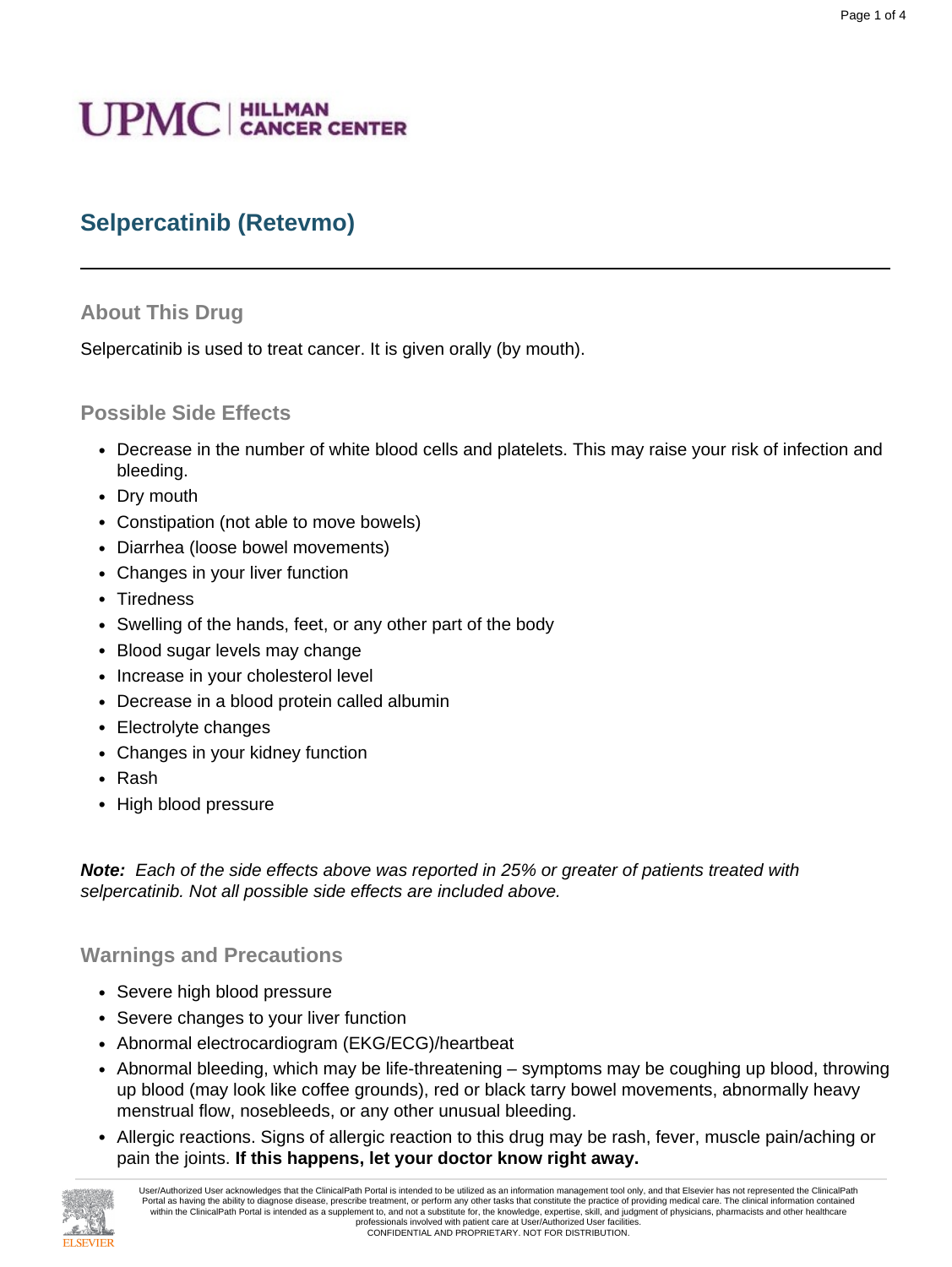- Tumor lysis syndrome: This drug may act on the cancer cells very quickly. This may affect how your kidneys work.
- Slow wound healing

**Note:** Some of the side effects above are very rare. If you have concerns and/or questions, please discuss them with your medical team.

#### **Important Information**

• Selpercatinib may cause slow wound healing. It should not be given within at least 7 days of surgery and for at least 2 weeks after major surgical procedures and until the wound is fully healed. If you must have emergency surgery or have an accident that results in a wound, tell the doctor that you are on selpercatinib.

#### **How to Take Your Medication**

- Swallow the medicine whole with or without food Take this medicine approximately 12 hours apart, at the same time each day.
- Do not crush or chew capsules.
- **Missed dose**: If you miss a dose, and it is less than 6 hours until your next dose, then skip the missed dose and go back to your normal schedule. If you miss a dose, and it is more than 6 hours until your next dose, take the missed dose. Do not take 2 doses at the same time or extra doses. Do not replace a vomited dose. If you vomit a dose or miss a dose, contact your doctor.
- **Handling:** Wash your hands after handling your medicine, your caretakers should not handle your medicine with bare hands and should wear latex gloves.
- This drug may be present in the saliva, tears, sweat, urine, stool, vomit, semen, and vaginal secretions. Talk to your doctor and/or your nurse about the necessary precautions to take during this time.
- **Storage:** Store this medicine in the original container at room temperature.
- **Disposal of unused medicine:** Do not flush any expired and/or unused medicine down the toilet or drain unless you are specifically instructed to do so on the medication label. Some facilities have take-back programs and/or other options. If you do not have a take-back program in your area, then please discuss with your nurse or your doctor how to dispose of unused medicine.

# **Treating Side Effects**

- Manage tiredness by pacing your activities for the day.
- Be sure to include periods of rest between energy-draining activities.
- To decrease the risk infection, wash your hands regularly.
- Avoid close contact with people who have a cold, the flu, or other infections.
- Take your temperature as your doctor or nurse tells you, and whenever you feel like you may have a fever.
- To help decrease the risk of bleeding, use a soft toothbrush. Check with your nurse before using dental floss.

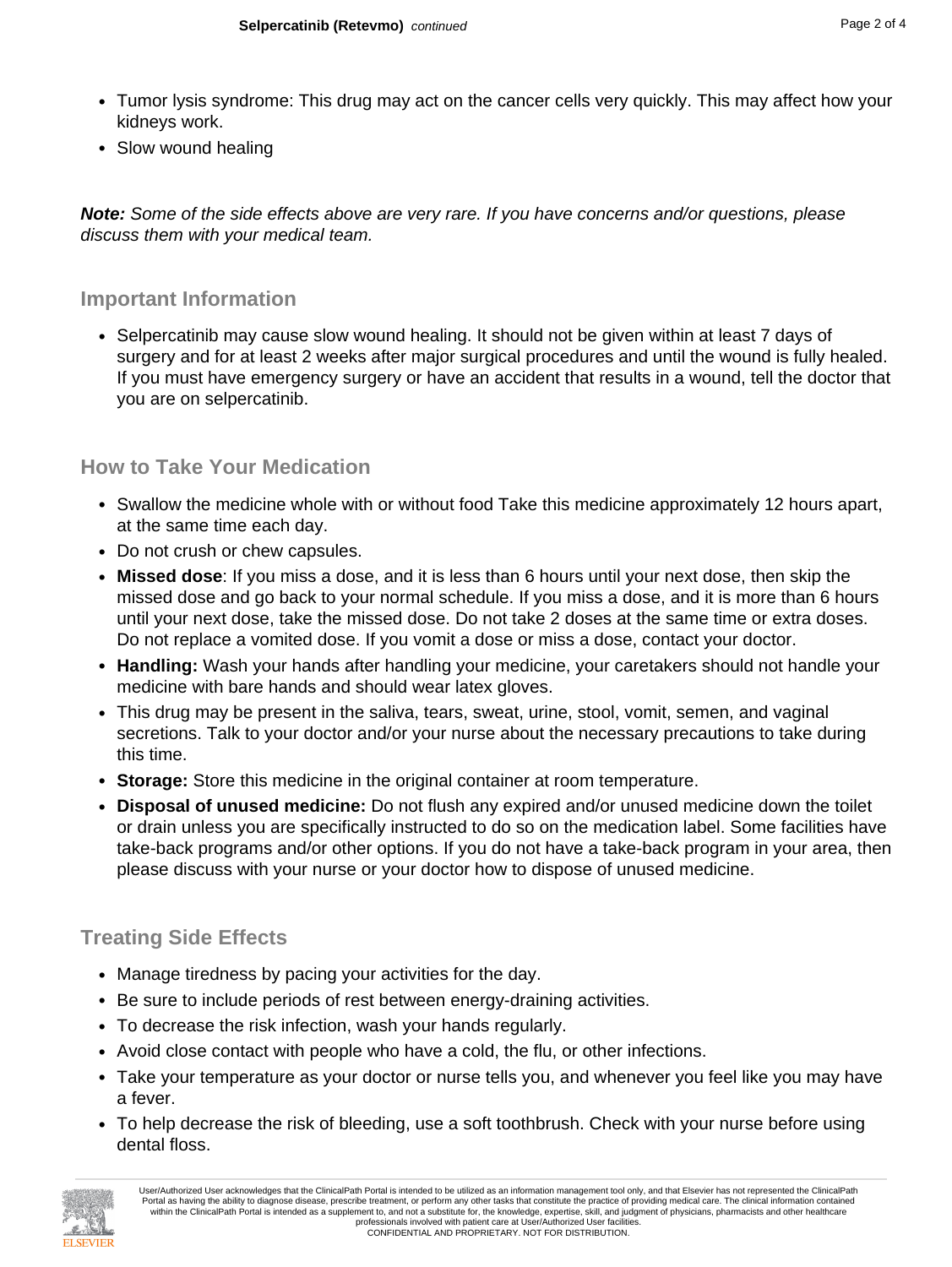- Be very careful when using knives or tools.
- Use an electric shaver instead of a razor.
- Drink plenty of fluids (a minimum of eight glasses per day is recommended).
- If you have diarrhea, you should drink more fluids so that you do not become dehydrated (lack of water in the body from losing too much fluid). Eat low-fiber foods that are high in protein and calories and avoid foods that can irritate your digestive tracts or lead to cramping.
- Sugar-free hard candies and chewing gum can keep your mouth moist.
- If you are not able to move your bowels, check with your doctor or nurse before you use enemas, laxatives, or suppositories.
- Ask your doctor or nurse about medicines that are available to help stop or lessen constipation and/ or diarrhea.
- If you have diabetes, keep good control of your blood sugar level. Tell your nurse or your doctor if your glucose levels are higher or lower than normal.
- If you get a rash do not put anything on it unless your doctor or nurse says you may. Keep the area around the rash clean and dry. Ask your doctor for medicine if your rash bothers you.

## **Food and Drug Interactions**

- This drug may interact with grapefruit and grapefruit juice. Talk to your doctor as this could make side effects worse.
- Check with your doctor or pharmacist about all other prescription medicines and over-the-counter medicines and dietary supplements (vitamins, minerals, herbs, and others) you are taking before starting this medicine as there are known drug interactions with selpercatinib. Also, check with your doctor or pharmacist before starting any new prescription or over-the-counter medicines, or dietary supplements to make sure that there are no interactions.
- Avoid the use of St. John's Wort while taking selpercatinib as this may lower the levels of the drug in your body, which can make it less effective.
- Medicines that treat heartburn and stomach upset affect the way selpercatinib works and how it should be taken. Speak to your doctor, nurse, or pharmacist for specific directions if you are taking any medicines to treat heartburn or upset stomach.

## **When to Call the Doctor**

Call your doctor or nurse if you have any of these symptoms and/or any new or unusual symptoms:

- Fever of 100.4° F (38° C) or higher
- Chills
- Tiredness and weakness that interferes with your daily activities
- A headache that does not go away
- Blurry vision or other changes in eyesight
- Feeling dizzy or lightheaded
- Feeling that your heart is beating fast or in a not normal way (palpitations)
- Difficulty eating/swallowing
- Sore mouth/throat



User/Authorized User acknowledges that the ClinicalPath Portal is intended to be utilized as an information management tool only, and that Elsevier has not represented the ClinicalPath Portal as having the ability to diagnose disease, prescribe treatment, or perform any other tasks that constitute the practice of providing medical care. The clinical information contained within the ClinicalPath Portal is intended as a supplement to, and not a substitute for, the knowledge, expertise, skill, and judgment of physicians, pharmacists and other healthcare professionals involved with patient care at User/Authorized User facilities. CONFIDENTIAL AND PROPRIETARY. NOT FOR DISTRIBUTION.